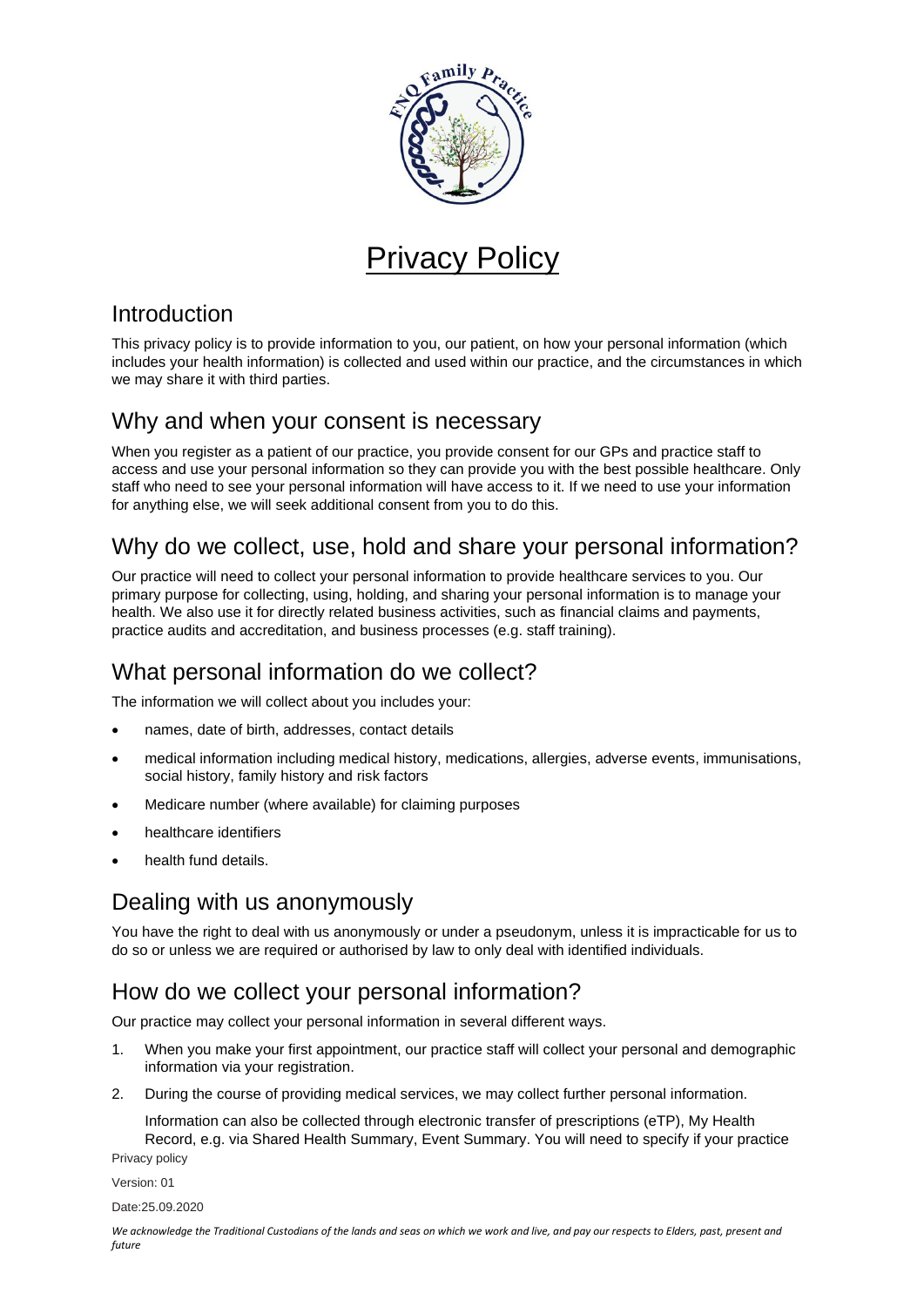

participates in any of these eHealth services.]

- 3. We may also collect your personal information when you visit our website, send us an email or SMS, telephone us, make an online appointment or communicate with us using social media.
- 4. In some circumstances, personal information may also be collected from other sources. Often this is because it is not practical or reasonable to collect it from you directly. This may include information from:
	- your guardian or responsible person
	- other involved healthcare providers, such as specialists, allied health professionals, hospitals, community health services and pathology and diagnostic imaging services
	- your health fund, Medicare, or the Department of Veterans' Affairs (as necessary).

#### When, why and with whom do we share your personal information?

We sometimes share your personal information:

- with third parties who work with our practice for business purposes, such as accreditation agencies or information technology providers – these third parties are required to comply with APPs and this policy
- with other healthcare providers
- when it is required or authorised by law (e.g. court subpoenas)
- when it is necessary to lessen or prevent a serious threat to a patient's life, health or safety or public health or safety, or it is impractical to obtain the patient's consent
- to assist in locating a missing person
- to establish, exercise or defend an equitable claim
- for the confidential dispute resolution process
- when there is a statutory requirement to share certain personal information (e.g. some diseases require mandatory notification)
- during providing medical services, through eTP, My Health Record (e.g. via Shared Health Summary, Event Summary).
	- Only people who need to access your information will be able to do so. Other than in the course of providing medical services or as otherwise described in this policy, our practice will not share personal information with any third party without your consent.

We will not share your personal information with anyone outside Australia (unless under exceptional circumstances that are permitted by law) without your consent.

Our practice will not use your personal information for marketing any of our goods or services directly to you without your express consent. If you do consent, you may opt-out of direct marketing at any time by notifying our practice in writing.

Our practice may use your personal information to improve the quality of the services we offer to our patients through research and analysis of our patient data.

We may provide de-identified data to other organisations to improve population health outcomes. The information is secure, patients cannot be identified, and the information is stored within Australia. You can let our reception staff know if you do not want your information included.

Privacy policy

Version: 01

Date:25.09.2020

*We acknowledge the Traditional Custodians of the lands and seas on which we work and live, and pay our respects to Elders, past, present and future*